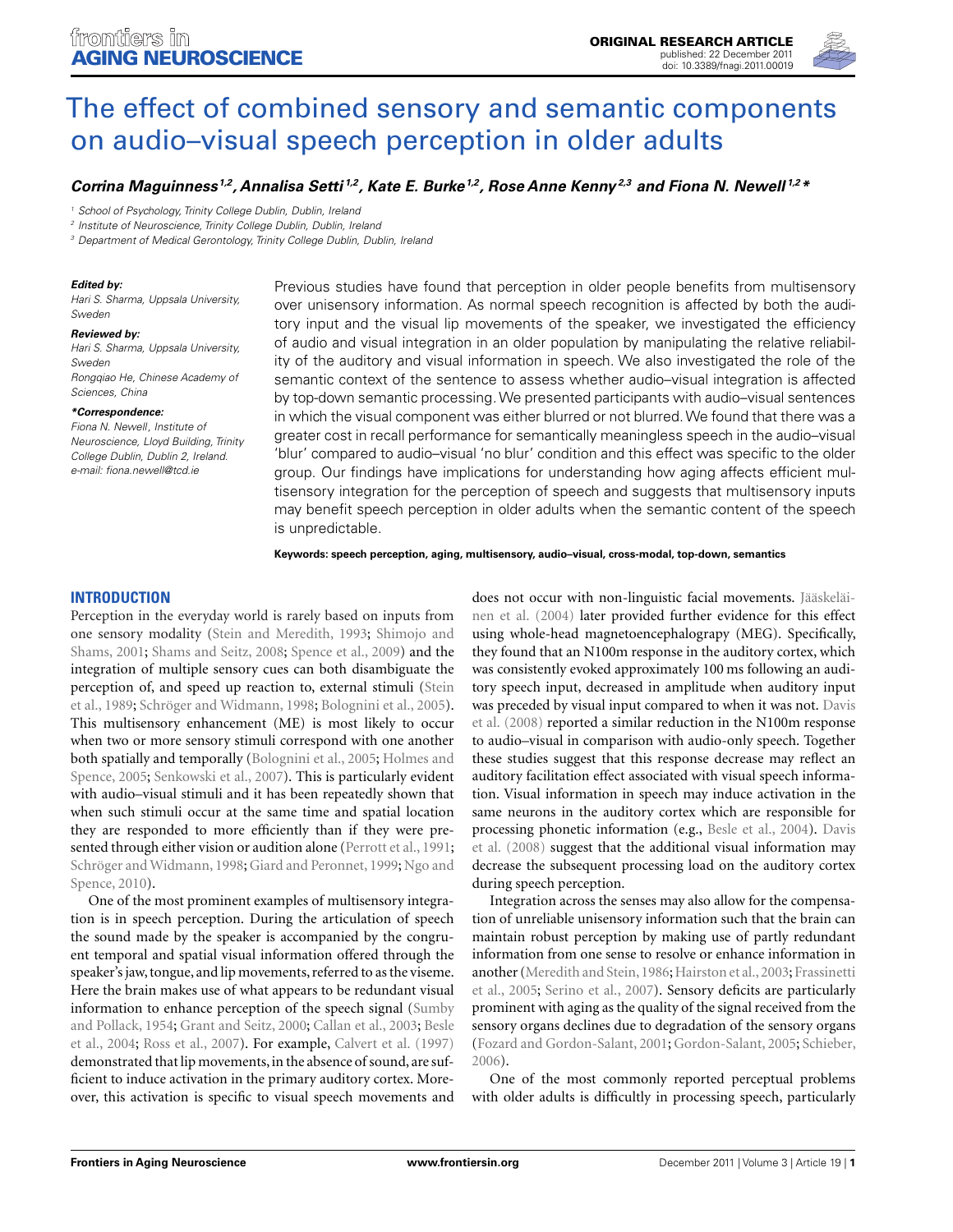when listening environments are challenging [\(Sommers](#page-7-0), [1997;](#page-7-0) [Schneider et al., 2002](#page-7-0); [Surprenant](#page-8-0), [2007](#page-8-0); [Pichora-Fuller](#page-7-0), [2008;](#page-7-0) [Sheldon et al., 2008\)](#page-7-0). Adverse listening conditions may be elicited through a variety of factors including, but not limited to, poor lighting, background noise, rapid speech, and unfamiliar vocabulary [\(Pichora-Fuller and Souza](#page-7-0), [2003\)](#page-7-0). However, speech perception in older adults has been shown to benefit from cross sensory audio–visual inputs under these challenging listening situations. In general, the benefits of combining audio and visual signals change as a function of the quality of the unisensory signal, such that, when the signal to noise ratio in the audio signal is decreased, the presence of visual information can help improve speech perception and comprehension [\(Sumby and Pollack, 1954;](#page-8-0) [Ross et al.,](#page-7-0) [2007\)](#page-7-0).

However visual speech information can conversely not only facilitate percep[tion,](#page-7-0) [but](#page-7-0) [it](#page-7-0) [can](#page-7-0) [also](#page-7-0) [alter](#page-7-0) [what](#page-7-0) [is](#page-7-0) [perceived.](#page-7-0) McGurk and MacDonald [\(1976\)](#page-7-0) demonstrated that when conflicting visual and auditory speech cues are presented, for example, when a visually articulated syllable[ga]is dubbed with an acoustic syllable /ba/, the observer perceives a novel illusory percept which is a fusion of the auditory and the visual signal *da*. This new percept is a definitive example of how speech perception is a multisensory process, as what is perceived is neither the unisensory acoustic nor visual signal. Contrasting evidence exists in terms of how aging affects performance on this multisensory speech illusion. [Cienkowski and Carney](#page-7-0) [\(2002](#page-7-0)) reported no difference between the amount of fused responses reported by older and younger adults, however others suggest that older adults are more susceptible to this audio–visual fusion, and that this may relate to enhanced multisensory integration in older adults (Setti, Burke, Kenny and Newell, submitted).

However speech perception does not rely solely on the integration of sensory inputs as it has been shown that the semantic context of speech also affects speech perception. Meaningful content in speech generates semantic expectations about what words will follow. Violations in these semantic expectancies produce both neurological (e.g., [Holcomb and Neville, 1990;](#page-7-0) Hagoort and Brown, [2000](#page-7-0)) and behavioral outcomes; including reduced accuracy in word recognition [\(Sheldon et al., 2008\)](#page-7-0). The semantic context of a spoken sentence has been shown to significantly affect speech perception in older adults, with meaningful content supporting speech recognition in challenging listening environments [\(Surprenant](#page-8-0), [2007;](#page-8-0) [Sheldon et al.](#page-7-0), [2008\)](#page-7-0). Verbal ability remains intact with normal aging and older adults perform similarly to, and often better than, younger adults on vocabulary and sem[antic word association tasks \(Burke and Peters, 1986;](#page-7-0) Baltes et al., [1999;](#page-7-0) [Little et al.](#page-7-0), [2004](#page-7-0)). Older adults appear to be able to draw on this intact cognitive ability to compensate for decline in the sensory information received. Thus when speech perception appears to be equivalent for younger and older adults it cannot be assumed that the same perceptual or cognitive processes underlie t[his performance](#page-7-0) [\(Surprenant](#page-8-0)[,](#page-7-0) [2007](#page-8-0)[;](#page-7-0) Getzmann and Falkenstein, [2011\)](#page-7-0). Indeed the effect of aging on speech processing abilities may be further under reported, as much of speech processing involves detecting the overall meaning of what has been said. This type of comprehension may be relatively immune to

inaccuracies in the perception of individual words and studies suggest that this general speech comprehension ability does not diminish with age [\(Schneider et al.](#page-7-0), [2000](#page-7-0); [Tye-Murray et al.,](#page-8-0) [2008\)](#page-8-0).

However, our understanding of how sentence content, both in terms of sensory information (visual and acoustic) and the semantic context, interact in speech comprehension in older adults is poor. Most studies which have investigated this issue have either focused on modulating the semantic context of speech, while simultane[ously altering the quality of the audio signal \(e.g.,](#page-7-0) Sheldon et al., [2008\)](#page-7-0) or have manipulated the signal to noise ratio of speech signals for audio-only and audio–visual speech processing, with no manipulation of semantics (e.g., [Sommers et al.,](#page-8-0) [2005\)](#page-8-0). These studies have typically reported an increased benefit for audio–visual speech signals and semantic context when the signal to noise ratio in the auditory signal is low. However it is not clear how these two processes may interact in speech perception with age, and if either process may contribute more to the efficient perception of speech. Moreover many of the studies have engaged different measurements of speech perception, including reporting the overall comprehension of meaning, word identification, or word recall. It is possible that speech comprehension, in terms of detecting sentence meaning, may be relatively unaffected by changes in sensory or semantic input but that accurate recall of the spoken sentence may be susceptible to such changes.

The most relevant study to address the interaction of audio– visual integration and semantics in speech perception in normal hearing older adults is that reported by [Gordon and Allen](#page-7-0) [\(2009](#page-7-0)). In their study, younger and older adults were presented with sentences with either high or low semantic context in audio-only or audio–visual conditions in which the visual input was blurred (AV blur) or not (AV no blur). The audio signal was degraded in all conditions. [Gordon and Allen](#page-7-0) [\(2009\)](#page-7-0) observed an overall audio–visual benefit for sentences with high semantic context for younger and older adults, compared to audio-only sentences. However they did not observe a difference in performance between audio–visual 'blur' and audio–visual 'no blur' modalities for older adults. They suggest that the cognitive and sensory integration aspects of spe[ech perception may be independent processes.](#page-7-0) Gordon and Allen [\(2009](#page-7-0)) however did not record speech perception performance in terms of detecting the overall meaning of the sentence and instead measured performance only in terms of recall of the end word in the sentence. Therefore it is not clear if sentence meaning was understood and it remains to be seen whether sentence meaning is affected by both cognitive and sensory processes. Although [Gordon and Allen](#page-7-0) [\(2009\)](#page-7-0) also varied the semantic content of the sentences as low and high, it can be argued that there is still some degree of semantic predictability intact in the speech signal which can be exploited by older adults.

The main purpose of the current study, therefore, was to further explore the interaction between the cognitive and perceptual processes involved in speech perception, and to examine how aging affects these processes. To assess the benefit of multisensory inputs in speech perception we created two audio–visual presentation conditions: one in which the visual component (video image) was reliable (AV no blur) and one in which the visual component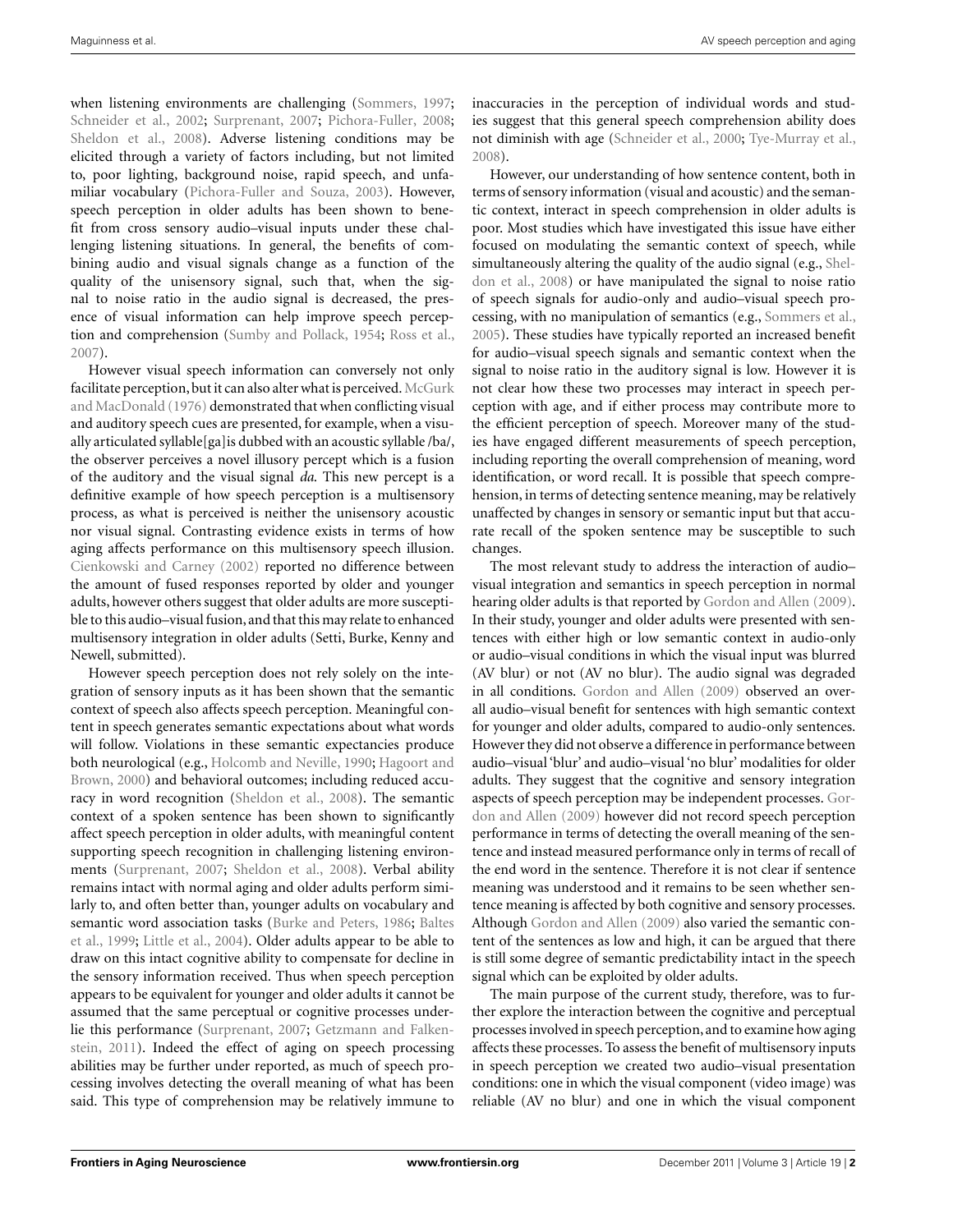was unreliable (AV blur). We wished to assess the contribution of additional visual information in normal listening environments therefore the audio signal was set at a constant superthreshold level across both AV conditions. Furthermore, we altered the semantic content of the speech, by manipulating the meaning of the sentences presented such that sentences were either meaningful (high context) or non-meaningful. Non-meaningful sentences differed from low context sentences previously used by Gordon and Allen [\(2009\)](#page-7-0) in that the replacement of a key word in the sentence with a different word rendered the sentence meaningless, thus making the semantic context an unreliable speech cue. We measured speech perception performance in terms of both detection of sentence meaning and sentence recall.

We expected that speech perception in older adults would benefit more from a clear AV (i.e. no blur) over an AV blur input, although this difference was not expected for younger adults since the auditory component was always reliable. Moreover, a benefit for reliable multisensory inputs was expected to be particularly pronounced in older persons during the perception of sentences which were not meaningful, and therefore unpredictable. Furthermore we expected aging effects to be more pronounced for sentence recall than for detecting sentence meaning.

# **MATERIALS AND METHODS**

# **PARTICIPANTS**

Twenty (nine female) young adults with an age range of 18– 30 years (mean  $age = 21.1$  years,  $SD = 2.4$  years) participated in this experiment. All younger participants were native English speakers. All bar one reported to be right hand dominant and all reported no hearing impairments and normal or corrected to normal vision. Thirty-one (22 female) older adults were recruited for this task. All participants were recruited through a larger aging study namely the Technology Research for Independent Living  $(TRIL)$  project<sup>1</sup>. As we wished to specifically address the effect of aging on speech perception we controlled for any effects of cognitive decline, which may have affected task performance. As such, all participants were pre-screened and chosen from a population who scored  $>25$  (of 30; average score  $= 29$ , SD  $= 0.3$ ) on the mini mental state exam (MMSE; [Folstein et al.](#page-7-0), [1975\)](#page-7-0), which indicates no evidence of cognitive decline<sup>2</sup>. In addition, to control for sensory differences 10 participants' data sets were subsequently removed from the analysis for the following reasons: seven were removed due to poor hearing or a mild hearing impairment as assessed by the Hughson Westlake Audiometer; two were removed due to poor visual acuity as assessed by the LogMAR; and one was removed due to both a mild hearing impairment and poor visual acuity. The remaining 21 (15 female) older adults had an age range of  $61-76$  years (mean age =  $68.6$  years,  $SD = 1.1$  year). All were native English speakers, and all reported to be right hand dominant. All had normal hearing as assessed by Hughson Westlake Audiometer and normal vision for their age (mean binocular

LogMAR score  $= 0.03$ , SD  $= 0.02$ ). The experiment was approved by St. James Hospital Ethics Committee and by the School of Psychology Research Ethics Committee, Trinity College Dublin, and it conformed to the Declaration of Helsinki. All participants gave their informed, written consent to participate. Younger adult participants were monetarily compensated for their time at a rate of €10.00 per hour.

# **STIMULI AND APPARATUS**

# *Sentences*

The stimulus set consisted of 40 English sentences chosen from a database of 123 sentences compiled by [Little et al.](#page-7-0) [\(2004](#page-7-0)). All sentences in the database contained a target word positioned two to five words from the end. In half of the sentences the target word had a high context or "goodness of fit" within the sentence meaning. [Little et al.](#page-7-0) [\(2004\)](#page-7-0) found this goodness of fit rating to be consistent for both an older and younger adult population. In the other half of the sentences the target word was manipulated for the current study to have no context and be strongly incongruent within the sentence framework. Thus, due to target word manipulation, half the sentences were meaningful (M) and half were non-meaningful (NM). To reduce predictability, sentences which appeared in the meaningful sentence set were not used in the non-meaningful set, and all 40 sentences were distinct. All the sentences were syntactically correct and ranged from 7 to 10 words in length. See **Table 1** for examples of the sentences used.

# *Audio–visual sentence stimuli*

The stimuli were presented as digital video recordings of a native English-speaking female actor articulating the sentences at a natural speech rate. In each video recording the actor's face, shoulders, and neck were visible. Recordings were made in a quiet room with natural light using a JVC high band digital video camera. These recordings were subsequently edited with the software Adobe Premiere<sup>®</sup> such that the duration of each video clip ranged from 2.9 to 4.1 s, with a mean duration of  $3.4 s$  (SD = 0.3 s). In the experiment each sentence was presented twice (a total of 80 videos): once in each of the AV blur and AV no blur conditions. For the AV blur condition the visual component of the video was pixelated.

**Table 1 | Examples of target word (***underlined***) manipulation within sentences presented as stimuli in this experiment, to create meaningful and non-meaningful sentences.**

**MEANINGFUL SENTENCE (TARGETWORD HIGH CONTEXT)**

The mother always protected her baby from harm His habit for breakfast was to eat cereal every day The town was destroyed by the tornado last summer Her favorite painting had many shades of red in it The employee hated the company where she worked

#### **NON-MEANINGFUL SENTENCE (TARGETWORD NO CONTEXT)**

After the battle doctors removed the pig in his leg She packed her skyscraper for her trip They always put on their jackpot before leaving the house The doctor treated her lampshade with medication Making it official she signed the coffee on her desk

<sup>&</sup>lt;sup>1</sup>For a more detailed description of the demographic characteristics of the TRIL cohort see [Romero-Ortuno et al.](#page-7-0) [\(2010\)](#page-7-0).

<sup>&</sup>lt;sup>2</sup>Although younger and older adults were not strictly matched for level of education, we found no evidence that level of education correlated with any of the measurements of task performance leveling our study.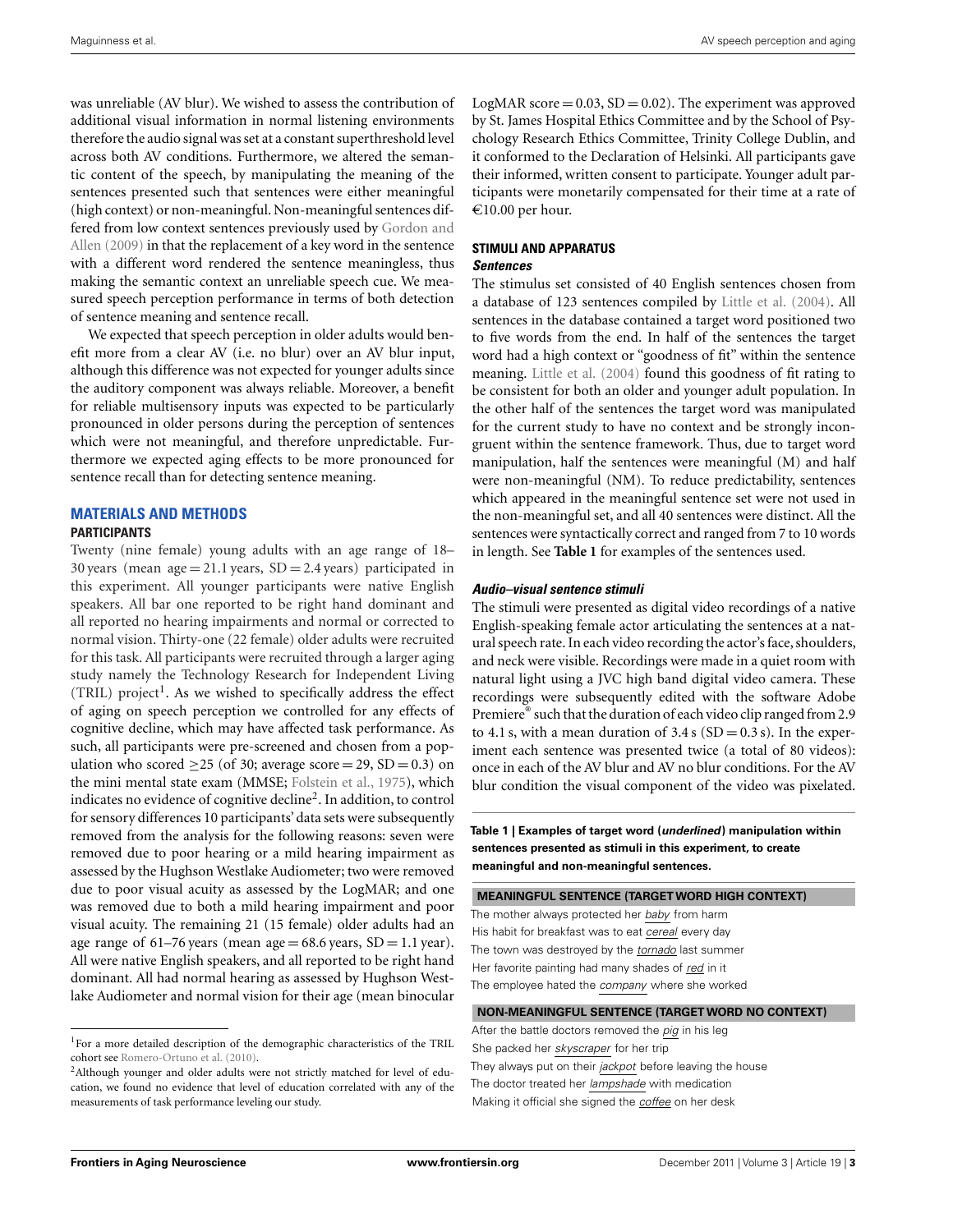Pixelation comprised, on average, 10 pixels in the horizontal axis (from ear to ear) and 12 in the vertical axis (from chin to end of forehead), and effectively blurred the visual image. Otherwise, for the AV no blur condition all audio and visual information was available at superthreshold levels. See **Figure 1** for an illustration of the audio–visual sentence stimuli.

Participants sat at a distance of 57 cm from the screen with their head positioned on a height adjustable chin rest to ensure that the fixation point remained at a consistent height across participants. The images in the video clips subtended a visual angle of 17° horizontally and 12° vertically onscreen. The experiment was programmed using DMDX software [\(Forster and Forster](#page-7-0), [2003](#page-7-0)). The experiment was run on a PC (Dell Dimension 8,200 CPU) and displayed on a Dell Trinitron 19" monitor.

#### **DESIGN**

The design of the experiment was based on a Group (older or younger) by Presentation Modality (audio–visual 'blur' or audio–visual 'no blur') by Sentence Type (meaningful or nonmeaningful) mixed design. The between subjects factor was the age of the Group (older or younger) and the repeated factors were Presentation Modality and Sentence Type. We collected two different measures of speech perception. The first was based on the accuracy of detecting meaningful or non-meaningful sentences, using a two-alternative forced choice paradigm. The second was based on the number of words correctly recalled from a previously presented sentence. Sentence recall performance was defined as the number of words which the participant repeated correctly per sentence, divided by the total number of words in that sentence. Correctly recalled words were defined strictly to what had been presented in the audio–visual display, with the exception of articles (e.g., "a" versus "the") and morphological errors (e.g., a response of "desks" instead of "desk"). All trials were conducted within one block and trials were completely randomized within the block across Presentation Modality and Sentence Type.



## **PROCEDURE**

Participants were instructed to look at the video onscreen and to try to perceive the sentence which the actor was articulating. Following each video clip the participant was asked to indicate as accurately as possible, if the sentence was meaningful or not by pressing one of two assigned keys ("z" and "m") on a computer keyboard using both the left and right hand. Response keys were counter-balanced across participants. Following this response, participants were then instructed to repeat the sentence aloud. This oral response was recorded by the experimenter who was present in the room and each response was later assessed for accuracy. The onset of the subsequent trial (i.e., video clip) was triggered by a key press which was self-paced.

# **RESULTS**

#### **DETECTION OF SENTENCE MEANING**

Performance accuracy was defined as the number of correct responses in correctly judging if a sentence was meaningful or nonmeaningful across trials divided by the total number of trials. The mean percent correct scores were calculated for each participant for each sentence type (meaningful or non-meaningful).

To investigate differences in accuracy performance across Presentation Modality in younger and older adults, a  $2 \times 2 \times 2$  mixed design analysis of variance (ANOVA) was conducted. The between subjects factor was age of Group (younger or older), and both Presentation Modality (AV blur or AV no blur) and Sentence Type (meaningful or non-meaningful) were repeated factors. A significant main effect of Group was observed  $[F(1,39) = 18.38]$ ,  $p < 0.001$ , with lower overall accuracy in the older adult group in their detection of whether a sentence was meaningful or not (see **Figure 2**). A significant main effect of Sentence Meaning was also observed  $[F(1,39) = 6.18, p < 0.02]$ , with overall better performance in detecting meaningful over non-meaningful sentences (see **Figure 2**). There was no effect of Presentation Modality  $[F(1,39) = 2.16, n.s.]$ , suggesting that sensory inputs did not influence performance. No significant interactions of Presentation Modality and Group  $[F(1,39) < 1]$ , Sentence Type and

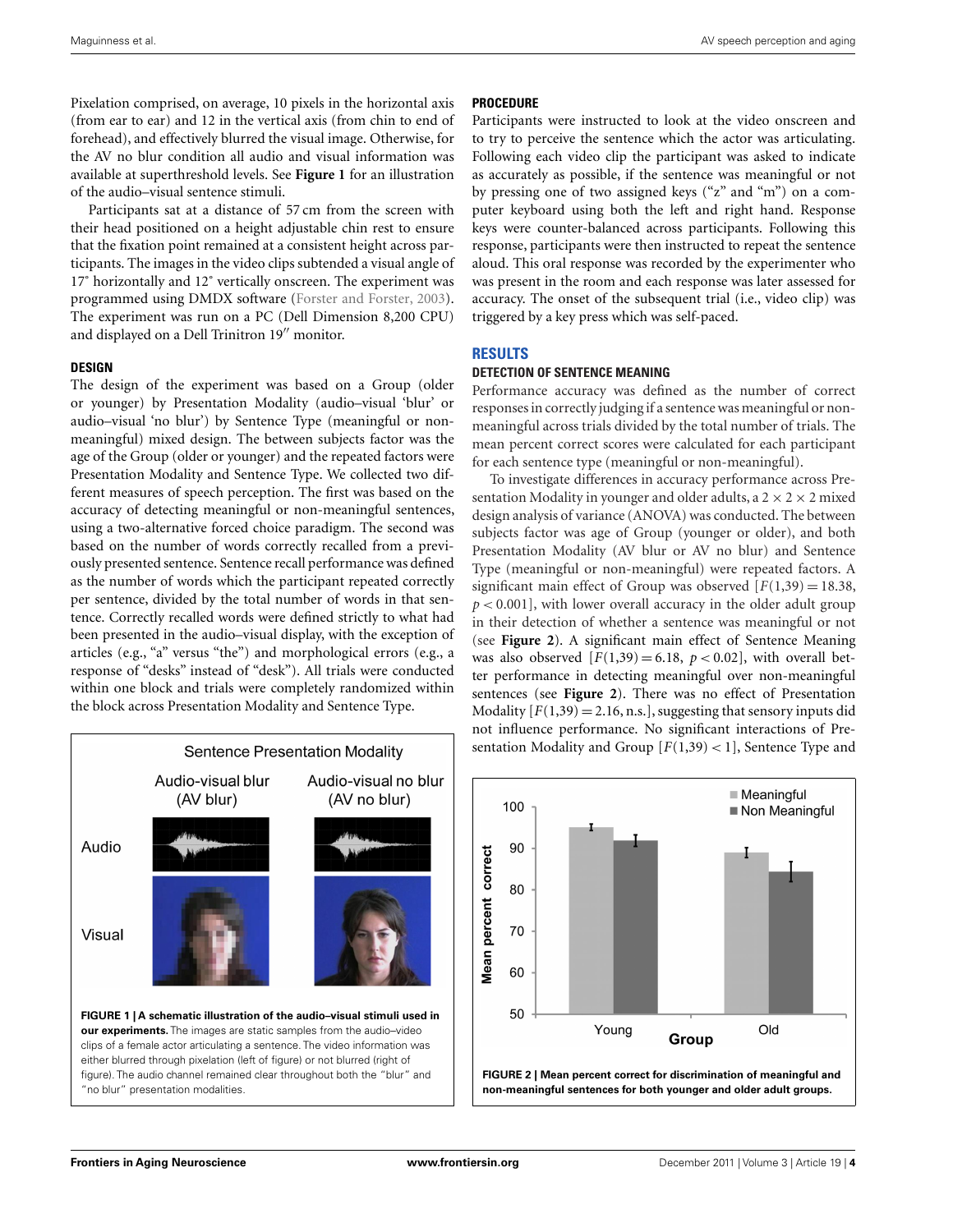<span id="page-4-0"></span>Group  $[F(1,39) < 1]$ , or Presentation Modality and Sentence Type  $[F(1,39)$  < 1] were observed. The three-way interaction between Presentation Modality, Sentence Type, and Group [*F*(1,39) < 1] was also not significant.

#### **SENTENCE RECALL PERFORMANCE**

The mean percent correct sentence recall was calculated for each participant for each sentence type. To investigate differences in sentence recall performance across presentation modality in younger and older adults, a  $2 \times 2 \times 2$  mixed design ANOVA was conducted. The between subjects factor was age of Group (younger or older), and both Presentation Modality (AV blur or AV no blur) and Sentence Type (meaningful or non-meaningful) were repeated measures factors. A significant main effect of Group was observed  $[F(1,39) = 51.77, p < 0.001]$ , with less accurate recall performance in the older relative to the younger adults. A main effect of Presentation Modality was also observed  $[F(1,39) = 15.04, p < 0.001]$ , with better recall in the AV no blur than AV blur conditions. A main effect of Sentence Type was also found  $[F(1,39) = 85.20, p < 0.001]$  with better recall for meaningful than for non-meaningful sentences.

A significant interaction between Presentation Modality and Group was also observed  $[F(1,39) = 5.98, p < 0.02]$ . A *post hoc* Fisher LSD on this interaction revealed that older adults had better recall for sentences presented in the AV no blur than AV blur modality but that this difference between AV conditions was not evidenced for the younger adult group. There was a significant interaction between Sentence Type and Group  $[F(1,39) = 23.6, p < 0.001]$ : non-meaningful sentences were recalled better by younger than older adults. There was a significant interaction between Presentation Modality and Sentence Type  $[F(1,39) = 4.71, p < 0.04]$ , with better recall for nonmeaningful sentences presented in the AV no blur condition compared to the AV blur condition. There was also a significant three-way interaction between Presentation Modality, Sentence Type, and Group  $[F(1,39) = 6.02, p < 0.02]$ , as shown in **Figure 3**. We used a *post hoc* Fisher LSD to explore this interaction further and found that sentence recall performance was worse in the older adult group compared to younger adults particularly for non-meaningful sentences presented in the AV blur condition relative to the same sentences presented in the AV no blur condition.

In order to provide a better understanding of the interaction between Group, Sentence Type, and Presentation Modality observed above, and as older adults' performance is the main area of interest, we subsequently split the data across the groups and conducted separate analysis. Specifically, we conducted a  $2 \times 2$ ANOVA to investigate differences in sentence recall performance across Presentation Modality for younger adults, and separately for older adults. As above Presentation Modality (AV blur or AV no blur) and Sentence Type (meaningful or non-meaningful) were repeated factors. For the younger adults a main effect of Sentence Type was observed  $[F(1,19) = 35.60, p < 0.001]$ , with better recall for meaningful than non-meaningful sentences. No effect of Presentation Modality  $[F(1,19) = 1.92, p = 0.18]$  or a significant interaction of Presentation Modality and Sentence Type  $[F(1,19)$  < 1] was found.



For the older adults we observed significant main effects of Presentation Modality  $[F(1,20) = 14.08, p < 0.002]$  and Sentence Type  $[F(1,20) = 59.8, p < 0.000]$ . More pertinently a significant interaction of Presentation Modality and Sentence Type was also observed  $[F(1,20) = 7.35, p < 0.02]$ . A *post hoc* Fisher LSD analysis revealed that recall of non-meaningful sentences was better when they were presented through the AV no blur compared to AV blur conditions. There was no effect of blurring conditions on the recall of meaningful sentences.

#### **ANALYSIS OF MULTISENSORY ENHANCEMENT**

Multisensory enhancement was calculated for each individual as a function of their recall performance in the AV blur relative to the AV no blur conditions (measured in percent correct) for both meaningful (M) and non-meaningful (NM) sentences using the following equation:

 $ME = \frac{AV No Blur (M or NM) - AV Blur (M or NM)}{1 - NP L (M or MM)}$ 1 − AV Blur (M or NM)

We ad[apted the above equation from previous literature \(](#page-7-0)Grant and Seitz, [1998;](#page-7-0) [Sommers et al., 2005;](#page-8-0) [Gordon and Allen](#page-7-0), [2009](#page-7-0)) in which this version was used:  $ME = AV - A/1 - A$  where A is auditory only. [Sommers et al.](#page-8-0) [\(2005\)](#page-8-0) suggested that this method normalizes the bias seen in the absolute difference in performance between the AV and audio-only conditions, where higher performance in the audio-only condition could lead to lower values of ME. We applied the same formula to the AV blur and AV no blur performance scores, to normalize performance to the AV no blur condition relative to performance to the AV blur condition. This method also allows for comparison across a range of AV blur and AV no blur performance scores, such that a person who has relatively high performance of 70% correct recall in the AV blur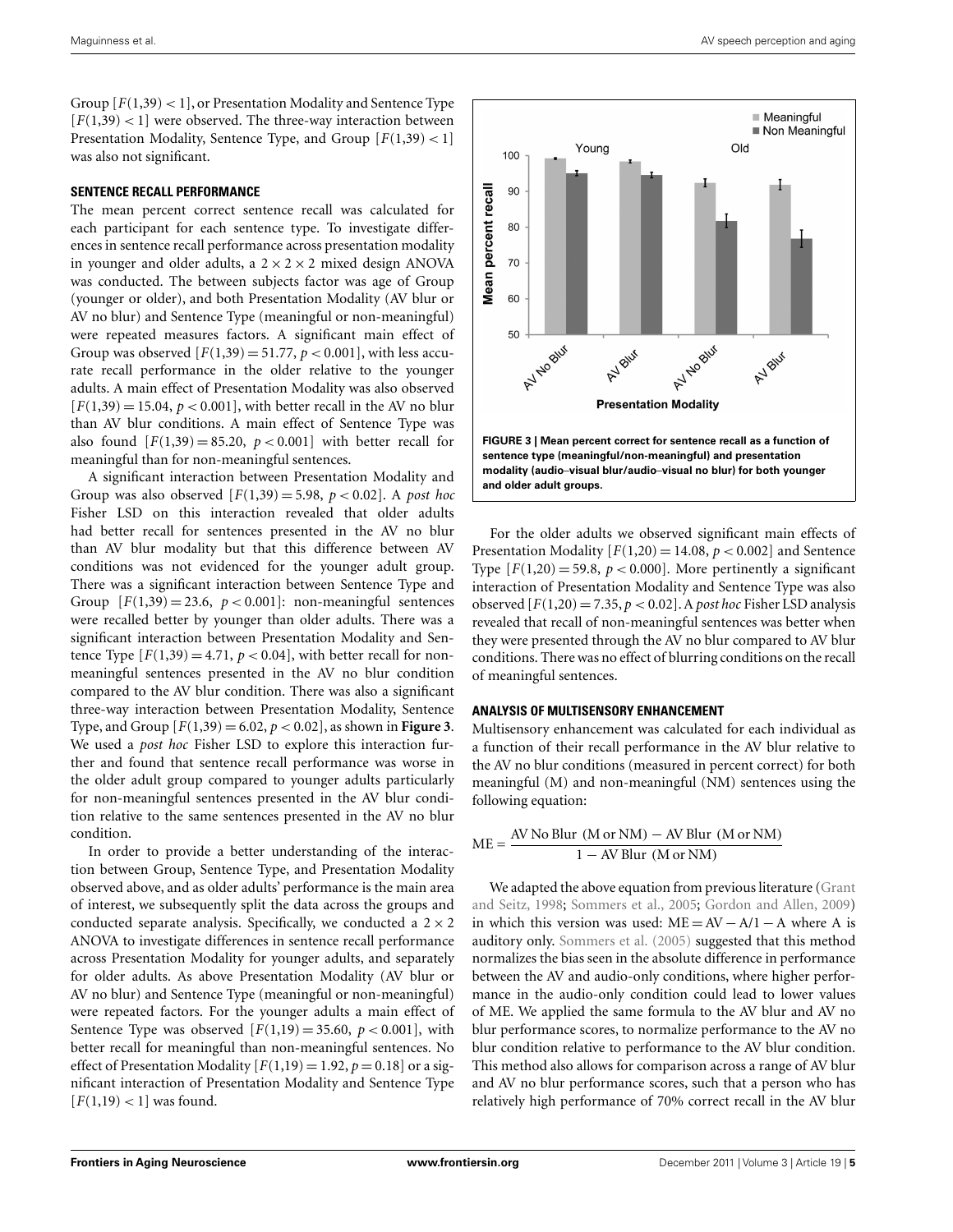

condition and 80% correct recall in AV no blur condition will show the same ME effect as a person with relatively low performance of 40% correct recall in the AV blur condition and 60% correct recall in AV no blur condition.

In order to calculate the enhancement effect, performance to theAV no blur condition was normalized by performance in theAV blur condition for both older and younger adult groups. Allowing for this normalized measure of ME, we compared enhancement scores across Group and Sentence Type to a baseline enhancement score of zero, using one sample *t*-tests. We found the same pattern of results as for the sentence recall performance (see **[Figure 3](#page-4-0)**). Specifically, there was no ME in younger adults to meaningful  $[t(1,19)$  < 1] or non-meaningful sentences  $[t(1,19)$  < 1]. However a significant ME effect was observed in older adults to non-meaningful  $[t(1,19) = 3.388, p < 0.01]$  but not meaningful sentences  $[t(1,20) = -1.01$ , n.s.]. **Figure 4** illustrates this effect where ME is specific to performance in the older adult group when recalling non-meaningful in comparison to meaningful sentences.

# **DISCUSSION**

The current study investigated the effect of aging on audio–visual speech perception. Specifically, we manipulated the reliability of sensory information in an audio–visual video display of an actor articulating sentences by either blurring (AV blur) the image or not (AV no blur) and we manipulated the semantic content by presenting either meaningful or non-meaningful sentences. We measured speech perception in terms of both accuracy at detecting sentence meaning and recall of the entire sentence. We found better overall performance in younger adults relative to their older counterparts in both detecting meaningful over non-meaningful sentences and in sentence recall. Moreover, manipulation of the sensory component did not affect detection of sentence meaning. In terms of sentence recall performance, younger adults were better at the task than older adults and for both groups, meaningful sentences were more accurately recalled

than non-meaningful sentences. However, changes in the sensory component affected sentence recall performance for the older adult group only: older adults were better at recalling sentences presented in the AV no blur condition over the AV blur condition, although this difference was not observed for the younger adults. More interestingly, this benefit for AV no blur over AV blurred sentence presentation on sentence recall in the older adult group was particularly evident when the content of the sentence was non-meaningful and therefore unpredictable. When the sentence was meaningful, there was no benefit for reliable multisensory over AV blurred inputs on performance in either age group.

Our findings are consistent with previous research which reported both behavioral and neurological evidence for the role of supportive sem[antic](#page-7-0) [context](#page-7-0) [in](#page-7-0) [speech](#page-7-0) [perception](#page-7-0) [\(](#page-7-0)Gordon-Salant and Fitzgibbons, [1997;](#page-7-0) [Federmeier and Kutas, 2005;](#page-7-0) [Sheldon et al.,](#page-7-0) [2008\)](#page-7-0). For example [Sheldon et al.](#page-7-0) [\(2008\)](#page-7-0) observed that when both a word prime and a high context sentence were available, the signal to noise ratio required for efficient perception of speech in the audio signal dropped by 50% for older adults, equating their performance to that of younger adults. Thus older adults could tolerate increased noise in the auditory speech signal when there was a semantic contextual support in the speech signal.

Although previous studies reported effects of speech context on comprehension in bot[h younger and older adults \(e.g.,](#page-7-0) Gordon-Salant and Fitzgibbons, [1997](#page-7-0); [Federmeier and Kutas, 2005](#page-7-0)), and in some cases an enhanced effect for context in older adults (e.g., [Sheldon et al., 2008](#page-7-0)), many of such studies examined speech perception within a single modality, typically with auditory only input. Here we investigated multisensory conditions, which are arguably more aligned with real world experiences. In our study we examined speech perception performance across two conditions; one with clear auditory and visual inputs (AV no blur) and the other with clear auditory and blurred visual inputs (AV blur) and found that older adults show a greater gain with reliable multisensory inputs when the semantic content of speech was unpredictable. When older adults have access only to audio information with unreliable visual information, their recall performance was significantly reduced relative to their performance when audio and visual signals are reliable for sentences which are meaningless. As such, this disruption in the semantics of a sentence had the effect of reducing efficient speech processing in older adults, particularly when there was blurred visual speech information available. This highlights a key point raised by [Surprenant](#page-8-0) [\(2007](#page-8-0)) that although older adults may appear to be performing at similar perceptual levels to younger adults, differences in perceptual abilities across the age groups may only emerge when listening conditions are difficult, as seen in the present study. Thus when perceptual information is reliable within the auditory modality only and not in the visual modality, then higher level cognitive resources may be relied on more by older adults to compensate for their perceptual decline. When this cognitive resource cannot compensate for sensory decline, as is the case with meaningless sentences, but perception is based on reliability of AV speech inputs alone, then sensory aging effects on speech recall performance may emerge.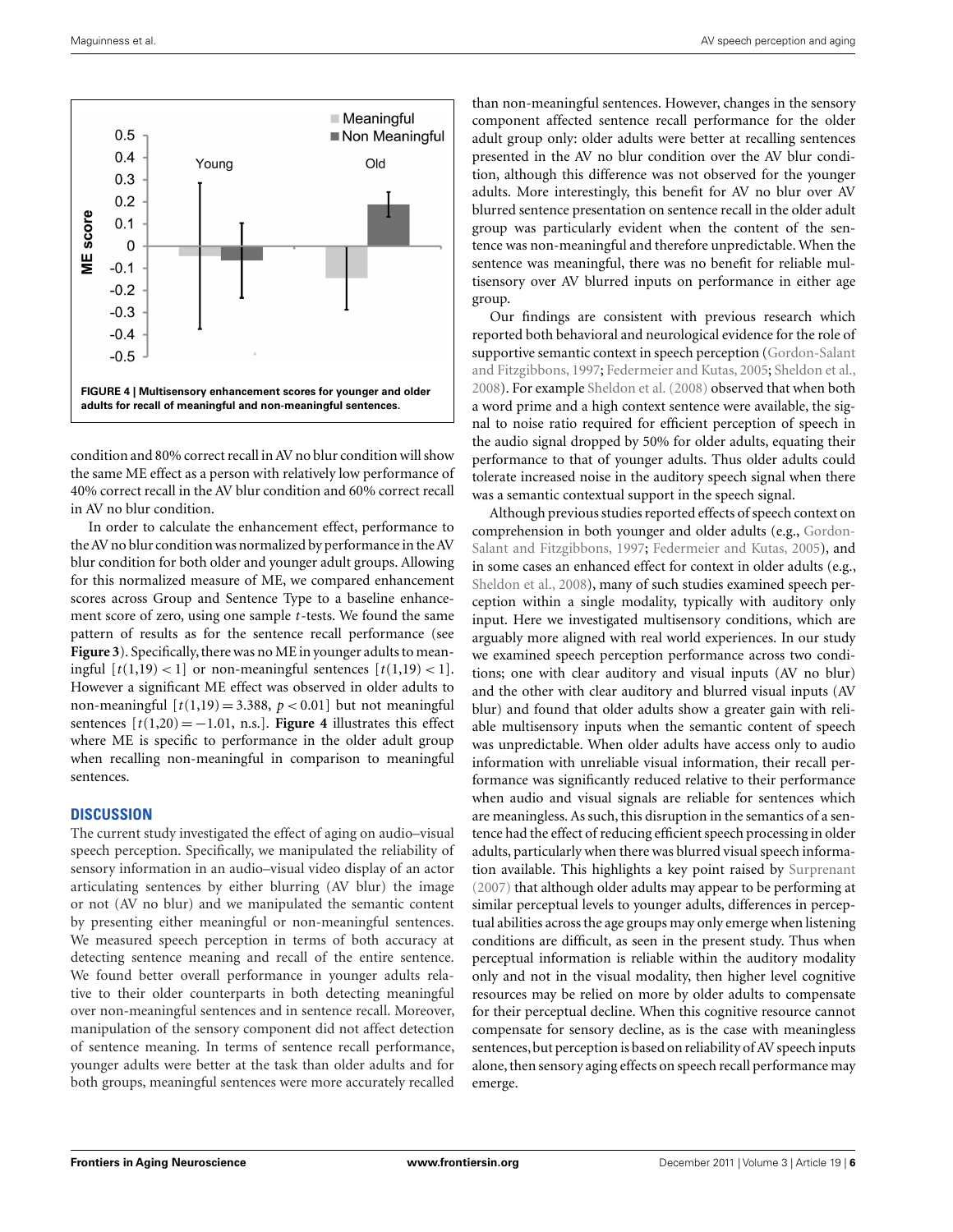The contribution of visual information in speech perception is thought to be that it allows the articulations in the auditory input to be more effectively resolved [\(Miki et al.](#page-7-0), [2004;](#page-7-0) [Munhall et al., 2004](#page-7-0); [Stekelenburg and Vroomen](#page-8-0)[,](#page-7-0) [2007](#page-8-0)[;](#page-7-0) Davis et al., [2008](#page-7-0)). For example, [Davis et al.](#page-7-0) [\(2008\)](#page-7-0) provided evidence that when reliable visual information is unavailable then the processing load on the auditory cortex increases. They used ERP to demonstrate a decrease in the signal strength recorded from the auditory cortex when visual information was available during the perception of speech. Interestingly, in the present study we observed an audio–visual enhancement for speech perception in older adults, particularly when the semantic content of speech was unreliable, even under superthreshold presentation conditions, (as we did not alter the quality of the audio signal across sensory conditions). Other studies which investigated the role of vision in speech perception in older adults manipulated [the](#page-7-0) [quality](#page-7-0) [of](#page-7-0) [the](#page-7-0) [auditory](#page-7-0) [signal.](#page-7-0) [For](#page-7-0) [example,](#page-7-0) Gordon and Allen [\(2009](#page-7-0)) altered the auditory signal so that accurate speech recognition was approximately 20% across younger and older adults when there was no additional visual information. Here we observed that even when auditory performance was good, which arguably equates more to real world performance for normal hearing older adults, age related differences in audio–visual performance for semantically meaningless speech were still evident. The addition of visemes to auditory speech therefore allows for better perception of the speech signal in older adults and, furthermore, it enhanced recollection when semantic predictability [was](#page-7-0) [unreliable.](#page-7-0)

Gordon and Allen [\(2009](#page-7-0)) used a similar paradigm to the current study and demonstrated an audio–visual enhancement effect on speech perception in older adults only when the information presented in the visual domain was reliable (i.e., not blurred) but not when it was degraded (i.e., blurred). However, unlike the present study they found no effect on performance in perceiving the semantically ambiguous (low context) speech across their visual "blur" and "no blur" conditions. They suggested that the multisensory processing of speech is unaffected by a change in the cognitive load in the speech signal and argued that the sensory and semantic components in speech processing may be dissociable processes. However, in the present study, we used non-sense sentences, rather than semantically ambiguous sentences, since ambiguous sentences may still have some level of predictability compared to meaningless sentences<sup>3</sup>. Additionally Gordon and Allen [\(2009\)](#page-7-0) measured speech perception performance on the accuracy of recalling the final word of the sentence but not the entire sentence, which is a cognitively more demanding task. We suggest that the benefit of additional reliable visual information observed in the present study emerges only when the speech environment and the task at hand are both cognitively and perceptually challenging.

It is interesting to note that the benefit for reliable multisensory inputs occurred for sentence recall but not when the task involved detecting whether the sentence was meaningful or not. When the visual information in the AV input was unreliable, older adults could nevertheless correctly perceive whether a sentence was meaningful or not. [Tye-Murray et al.](#page-8-0) [\(2008\)](#page-8-0) report similar findings, with older and younger adults showing similar discourse comprehension in both favorable and unfavorable audio–visual listening conditions. However they used meaningful discourse only, whereas here we found that even with sentences which are meaningless in nature older adults preserve the ability to detect these sentences against more meaningful speech sentences. Overall detection of sentence meaning is relatively immune to misperceptions of individual words, as evidenced in the current study through the discrepancy in sentence comprehension performance and overall sentence recall performance, when visual information was unreliable. We suggest that the addition of visual information helps resolve the phonetic information and enhances the representation of an unpredictable speech signal for later memory recall. Previous studies have shown that multisensory representations lead to more robust subsequent recall of the information (see, e.g., [Ernst and Bülthoff](#page-7-0), [2004](#page-7-0); [Murray et al.,](#page-7-0) [2004;](#page-7-0) [Lehmann and Murray, 2005](#page-7-0); [von Kriegstein and Giraud,](#page-8-0) [2006\)](#page-8-0).

Our results have implications for speech comprehension in older adults in the real world. On the one hand, our results show that the perception of meaningful and non-meaningful AV sentences is efficient in older adults, irrespective of the reliability of the information in the visual component. However, the ability of older adults to accurately recollect unpredictable (i.e., non-meaningful) sentences when the visual component of the AV input was unreliable is relatively inefficient. For older adults, unpredictable speech patterns may include novel sentences, sentences with unfamiliar content (such as medical instructions), complex sentences, or sentences with ambiguous meaning. Thus when such information is being presented to an older person, our findings suggest that this information will be better remembered if presented in an audio–visual format, where information from both sensory components is reliable, than when the visual component is blurred or otherwise altered (such as when glasses are removed). For example, although speculative, it may be the case that asynchronous AV inputs (as often occur in AV communications technology) may also be specifically detrimental to speech recall in older adults. Moreover, unreliable AV speech components may lead to relatively good speech detection in older adults but may affect subsequent recall possibly leading older adults to fail to act to verbal instructions which were previously presented. Further research is required to elucidate the type of sentences which benefit from reliable AV inputs during speech perception and recall in older adults.

#### **ACKNOWLEDGMENTS**

This research was completed as part of a wider program of research within the Technology Research for Independent Living (TRIL) Centre. The TRIL Centre is a multidisciplinary research centre, bringing together researchers from TCD, UCD, NUIG, and Intel, funded by Intel, IDA Ireland, and GE Healthcare [\(http://www.trilcentre.org\)](http://www.trilcentre.org).

 $^3\!$  The database of sentences provided by [Little et al.](#page-7-0) [\(2004](#page-7-0)) states that the target word in semantically ambiguous sentences is nevertheless plausible within the sentence framework, but varies in the likelihood of occurrence.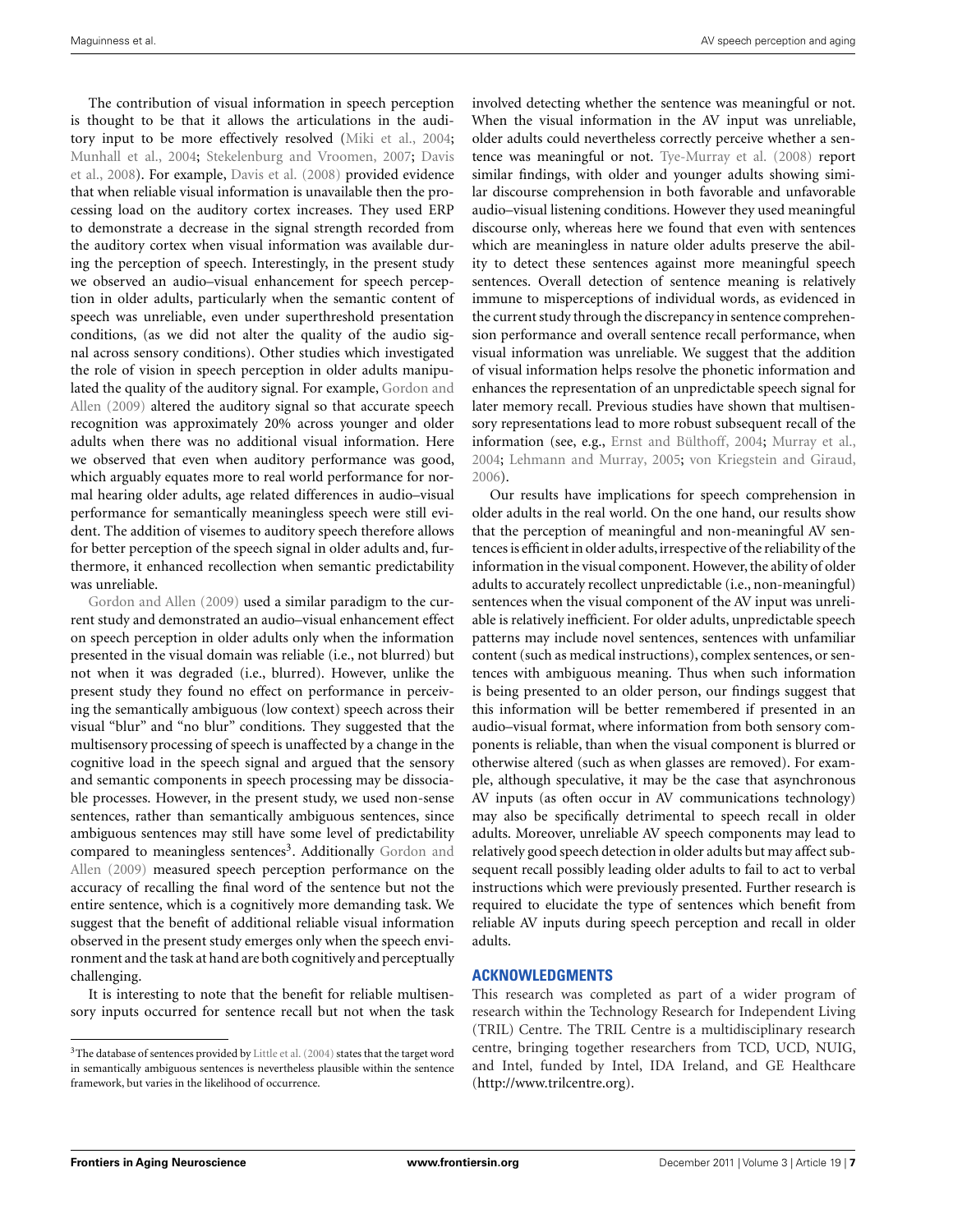#### <span id="page-7-0"></span>**REFERENCES**

- Baltes, P. B., Staudinger, U. M., and Lindenberger, U. (1999). Lifespan psychology: theory and application to intellectual functioning. *Annu. Rev. Psychol.* 50, 471–507.
- Besle, J., Fort, A., Delpuech, C., and Giard, M. H. (2004). Bimodal speech: early suppressive visual effects in human auditory cortex. *Eur. J. Neurosci.* 20, 2225–2234.
- Bolognini, N., Frassinetti, F., Serino, A., and Ladavas, E. (2005). "Acoustical vision" of below threshold stimuli: interaction among spatially converging audiovisual inputs. *Exp. Brain Res.* 160, 273–282.
- Burke, D. M., and Peters, L. (1986). Word associations in old age: evidence for consistency in semantic encoding during adulthood. *Psychol. Aging* 1, 283–292.
- Callan, D. E., Jones, J. A., Munhall, K., Callan, A. M., Kroos, C., and Vatikiotis-Bateson, E. (2003). Neural processes underlying perceptual enhancement by visual speech gestures. *Neuroreport* 14, 2213–2218.
- Calvert, G. A., Bullmore, E. T., Brammer, M. J., Campbell, R., Williams, S. C. R., McGuire, P. K.,Woodruff, P. W. R., Iversen, S. D., and David, A. S. (1997). Activation of auditory cortex during silent lip reading. *Science* 276, 593–596.
- Cienkowski, K. M., and Carney, A. E. (2002). Auditory-visual speech perception and aging. *Ear Hear.* 23, 439–449.
- Davis, C., Kislyuk, D., Kim, J., and Sams, M. (2008).The effect of viewing speech on auditory speech processing is different in the left and right hemispheres. *Brain Res.* 1242, 151–161.
- Ernst,M. O., and Bülthoff, H. H. (2004). Merging the senses into a robust percept. *Trends Cogn. Sci. (Regul. Ed.)* 8, 162–169.
- Federmeier, K. D., and Kutas, M. (2005). Aging in context: age-related changes in context use during language comprehension. *Psychophysiology* 42, 133–141.
- Folstein, M. F., Folstein, S. E., and McHugh, P. R. (1975). "Mini-mental state." A practical method for grading the cognitive state of patients for the clinician. *J. Psychiatr. Res.* 12, 189–198.
- Forster, K. I., and Forster, J. C. (2003). DMDX: a windows display program with millisecond accuracy. *Behav. Res. Methods Instrum. Comput.* 35, 116–124.
- Fozard, J. L., and Gordon-Salant, S. (2001). "Changes in vision and hearing with aging," in *Handbook of the Psychology of Aging*, eds J. E. Birren and K. W. Schaie (San Diego, CA: Academic Press), 241–266.
- Frassinetti, F., Bolognini, N., Bottari, D., Bonora, A., and Ladavas, E. (2005). Audiovisual integration in patients with visual deficit. *J. Cogn. Neurosci.* 17, 1442–1452.
- Getzmann, S., and Falkenstein, M. (2011). Understanding of spoken language under challenging listening conditions in younger and older listeners: a combined behavioral and electrophysiological study.*Brain Res.* 1415, 8–22.
- Giard, M. H., and Peronnet, F. (1999). Auditory-visual integration during multimodal object recognition in humans: a behavioral and electrophysiological study. *J. Cogn. Neurosci.* 11, 473–490.
- Gordon, M. S., and Allen, S. (2009). Audiovisual speech in older and younger adults: integrating a distorted visual signal with speech in noise. *Exp. Aging Res.* 35, 202–219.
- Gordon-Salant, S. (2005). Hearing loss and aging: new research findings and clinical implications. *J. Rehabil. Res. Dev.* 42, 9–24.
- Gordon-Salant, S., and Fitzgibbons, P. J. (1997). Selected cognitive factors and speech recognition performance among young and elderly listeners. *J. Speech Lang. Hear. Res.* 40, 423–431.
- Grant, K. W., and Seitz, P. F. (1998). Measures of auditory-visual integration in nonsense syllables and sentences. *J. Acoust. Soc. Am.* 104, 2438–2450.
- Grant, K. W., and Seitz, P. F. (2000). The use of visible speech cues for improving auditory detection of spoken sentences. *J. Acoust. Soc. Am.* 108, 1197–1208.
- Hagoort, P., and Brown, C. M. (2000). ERP effects of listening to speech: semantic ERP effects. *Neuropsychologia* 38, 1518–1530.
- Hairston, W. D., Laurienti, P. J., Mishra, G., Burdette, J. H., and Wallace, M. T. (2003). Multisensory enhancement of localization under conditions of induced myopia. *Exp. Brain Res.* 152, 404–408.
- Holcomb, P. J., and Neville, H. J. (1990). Auditory and visual semantic priming in lexical decision: a comparison using event-related brain potentials. *Lang. Cogn. Process.* 5, 281–312.
- Holmes, N. P., and Spence, C. (2005). Multisensory integration: space, time and superadditivity. *Curr. Biol.* 15, R762–R764.
- Jääskeläinen, I. P., Ojanen, V., Ahveninen, J., Auranen, T., Levanen, S., Mottonen, R., Tarnanen, I., and Sams, M. (2004). Adaptation of neuromagnetic N1 responses to phonetic stimuli by visual speech in humans. *Neuroreport* 15, 2741–2744.
- Lehmann, S., and Murray, M. M. (2005).The role of multisensory memories in unisensory object discrimination. *Brain Res. Cogn. Brain Res.* 24, 326–334.
- Little, D. M., Prentice, K. J., and Wingfield,A. (2004). Adult age differences in judgments of semantic fit. *Appl. Psycholinguist.* 25, 135–143.
- McGurk, H., and MacDonald, J. (1976). Hearing lips and seeing voices. *Nature* 264, 746–748.
- Meredith, M. A., and Stein, B. E. (1986). Visual, auditory, and somatosensory convergence on cells in superior colliculus results in multisensory integration. *J. Neurophysiol.* 56, 640–662.
- Miki, K., Watanabe, S., and Kakigi, R. (2004). Interaction between auditory and visual stimulus relating to the vowel sounds in the auditory cortex in humans: a magnetoencephalographic study. *Neurosci. Lett.* 357, 199–202.
- Munhall, K. G., Jones, J. A., Callan, D. E., Kuratate, T., and Vatikiotis-Bateson, E. (2004). Visual prosody and speech intelligibility: head movement improves auditory speech perception. *Psychol. Sci.* 15, 133–137.
- Murray, M. M., Michel, C. M., Grave de Peralta, R., Ortigue, S., Brunet, D., Gonzalez Andino, S., and Schnider, A. (2004). Rapid discrimination of visual and multisensory memories revealed by electrical neuroimaging. *Neuroimage* 21, 125–135.
- Ngo, M. K., and Spence, C. (2010). Crossmodal facilitation of masked visual target discrimination by informative auditory cuing. *Neurosci. Lett.* 479, 102–106.
- Perrott, D. R., Sadralodabai, T., Saberi, K., and Strybel, T. Z. (1991). Aurally aided visual search in the central visual field: effects of visual load and visual enhancement of the target. *Hum. Factors* 33, 389–400.
- Pichora-Fuller, M. K. (2008). Use of supportive context by younger and older adult listeners: balancing bottom-up and top-down information processing. *Int. J. Audiol.* 47, S72–S82.
- Pichora-Fuller, M. K., and Souza, P. E. (2003). Effects of aging on auditory processing of speech. *Int. J. Audiol.* 42, S11–S16.
- Romero-Ortuno, R., Cogan, L., Cunningham, C. U., and Kenny, R. A. (2010). Do older pedestrians have enough time to cross roads in Dublin? A critique of the TrafficManagement Guidelines based on clinical research findings. *Age Ageing* 39, 80–86.
- Ross, L. A., Saint-Amour, D., Leavitt, V. M., Javitt, D. C., and Foxe, J. J. (2007). Do you see what I am saying? Exploring visual enhancement of speech comprehension in noisy environments. *Cereb. Cortex* 17, 1147–1153.
- Schieber, F. (2006). "Vision and aging," in *Handbook of the Psychology of Aging*, eds J. E. Birren and K. W. Schaie (Amsterdam: Elsevier), 129–161.
- Schneider, B. A., Daneman, M., Murphy, D. R., and See, S. K. (2000). Listening to discourse in distracting settings: the effects of aging. *Psychol. Aging* 15, 110–125.
- Schneider, B. A., Daneman, M., and Pichora-Fuller, M. K. (2002). Listening in aging adults: from discourse comprehension to psychoacoustics. *Can. J. Exp. Psychol.* 56, 139–152.
- Schröger, E., and Widmann, A. (1998). Speeded responses to audiovisual signal changes result from bimodal integration. *Psychophysiology* 35, 755–759.
- Senkowski, D., Talsma, D., Grigutsch, M., Herrmann, C. S., and Woldorff, M. G. (2007). Good times for multisensory integration: effects of the precision of temporal synchrony as revealed by gamma-band oscillations. *Neuropsychologia* 45, 561–571.
- Serino, A., Farne, A., Rinaldesi, M. L., Haggard, P., and Ladavas, E. (2007). Can vision of the body ameliorate impaired somatosensory function? *Neuropsychologia* 45, 1101–1107.
- Shams, L., and Seitz, A. R. (2008). Benefits of multisensory learning. *Trends Cogn. Sci. (Regul. Ed.)* 12, 411–417.
- Sheldon, S., Pichora-Fuller, M. K., and Schneider, B. A. (2008). Priming and sentence context support listening to noise-vocoded speech by younger and older adults. *J. Acoust. Soc. Am.* 123, 489–499.
- Shimojo, S., and Shams, L. (2001). Sensory modalities are not separate modalities: plasticity and interactions. *Curr. Opin. Neurobiol.* 11, 505–509.
- Sommers, M. S. (1997). Stimulus variability and spoken word recognition II. The effects of age and hearing impairment. *J. Acoust. Soc. Am.* 101, 2278–2288.